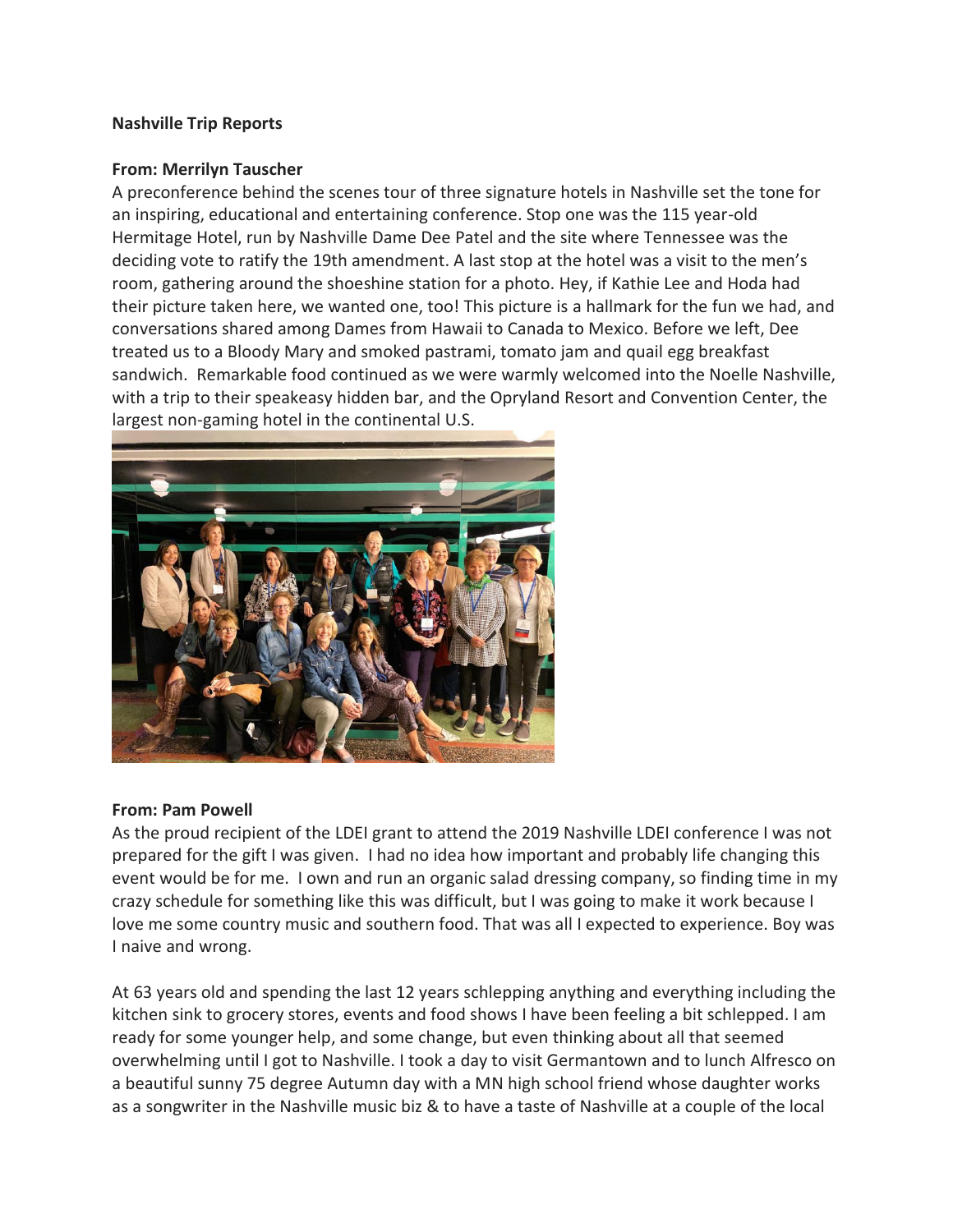women owned Nashville restaurants was a treat, but then to 2-step (I am not kidding, you couldn't help tapping a toe) my way up Broadway (2 miles to the hotel) to all of the amazing music being played all day and night by the wonderful & talented songsters and musicians that you couldn't find anywhere else in the world but Nashville. The joy I begin to feel was such a blessing and a relief. But that was just the beginning. As I met up with my Minnesota Dames at the hotel, the real reason for me to be attending this conference began. We all had our own schedules of conference meetings and outings to attend, but we were all able to gather at breakfast, lunch and dinner and we definitely made the most of our time together.

I have been a member of MN LDEI for the last 5 years and I have attended many of monthly meetings & events as often as my busy schedule allows me. The reason I joined the Les Dames d'Escoffier wasn't for networking reasons, it was because our companies mission for giving back to our community was right in line with Les Dames d'Escoffier's mission, and to really make a difference you need a whole kitchen full of strong women cooks working hard all together to complete the successful recipe. Salad Girl has been able to participate in our local MN Chapter annual Dame It! fundraising event for the last 5 years and we finally feel like we are really making a dent in our community and giving women a step up to success in the food industry. By attending this conference, I was able to learn from my MN Dames why this gathering is so important to our chapter. It renews our energy together. You listen to the stories of the local female Nashville chefs and restauranteurs and you realize that we are all parts of our powerful whole.

It warms your heart to get up in the early morning hours to gather together at our MN Dames table in the conference dining room with a cup strong coffee and all of a sudden we are being greeted & revved up by a local transgender songster dressed up like Patsy Cline singing along to a rousing and **stadium loud** rendition of Sisters Sledge: *We are family, I got all my sisters with me, We are family, Get up everybody and sing!* 

I looked around at my table and watched as all of our MN Dames (Merrilyn Tauscher, Cindy Jurgensen, Nikki Erpelding, Ingrid Gangestad, and Joan Donatelle) pop up and start dancing by their chairs and share in the magical moment. Yes, we are family, all of my Les Dames Sisters and me!

All of the key note speakers were on point. All the adversity we see in the food industry as women is shared and surmounted by all of us. Together we set the table for change, growth and hospitality.

I am forever changed and will grow from this event! Thank You Dames!

**MOCKTAIL LOVE:** Of course Nashville is not only full of the Spirit of Southern Hospitality, but it is full of Spirits meaning the Liquor kind-but Nashville Les Dames were soooo gracious and thoughtful to also remember the designated driver Dames and the non-drinker Dames when it came to sipping on something special without booze. The Tito Vodka Dames offered us this beautiful Spiritless Autumn Mule Mocktail featuring Fresh Local Apple Cider topped with a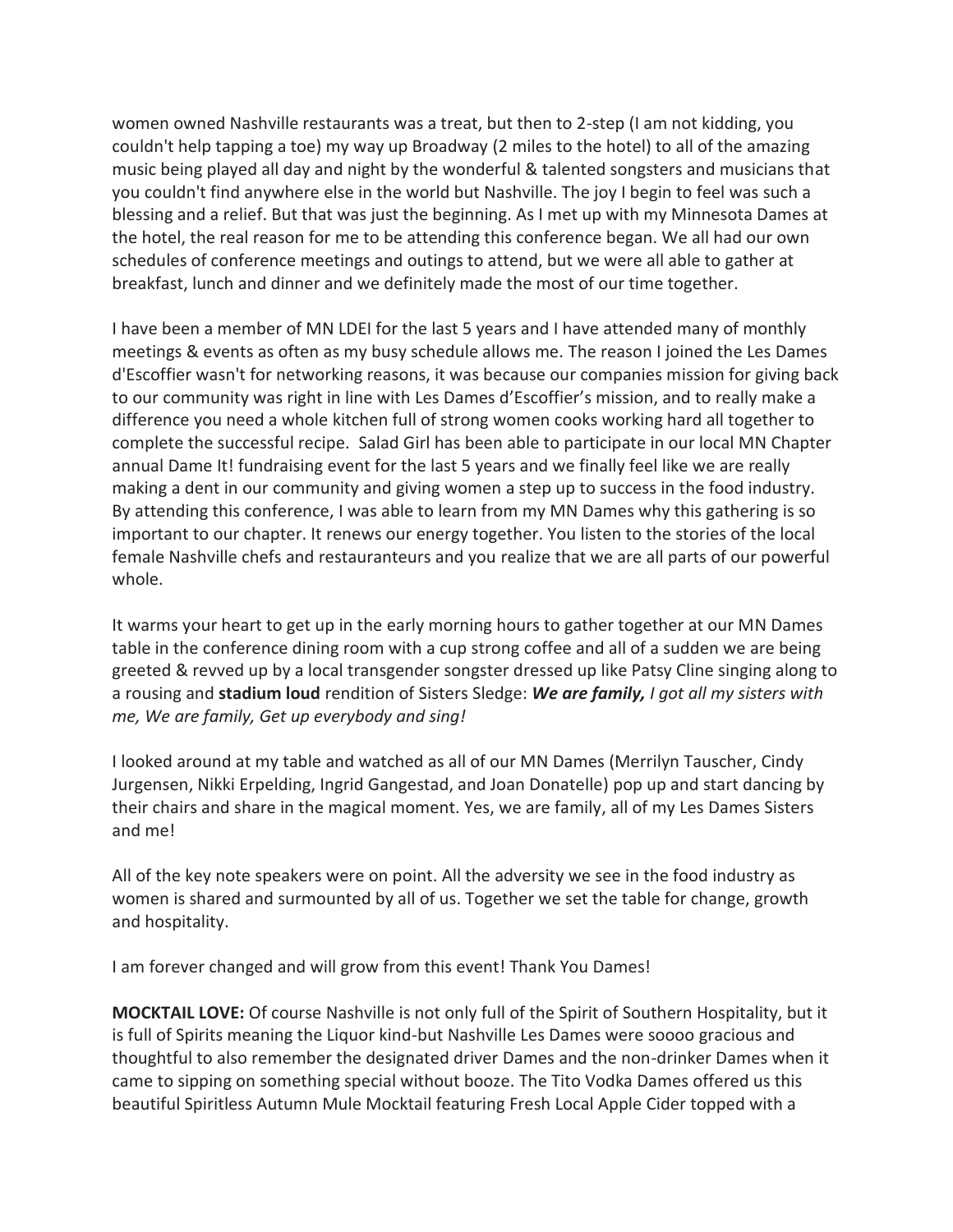splash of and a yummy & spicy Fever Tree ginger beer with a darling cinnamon stir stick. I felt special, it was refreshing and not a soda with high fructose corn syrup. I was delighted and touched by their smarts and their hospitality! Thanks Tito Vodka [www.titosvodka.com.](http://www.titosvodka.com/) and Nashville Les Dames for making this sober Dame feel like part of the party!



## **From: Cindy Jurgensen**



Thank you, MN Dames, for helping send your VP to the Nashville conference, one of the best I've attended for educational content. It was also festive and fun!

Friday morning's opening session began with a drag queen dancing to Sister Sledge's "We Are Family", arranged by Cambridge, MN-born Ann Stratte, President of LDEI (and Washington DC chapter member) who just transferred the gavel to Cleveland dynamo Bev Shaffer.

LDEI founder Carol Brock with MN Dame Ingrid Gangestad. Ingrid just began a two-year term on the international board as one of three Chapter Board Liaisons (CBL's) – thank you Ingrid!





Between the fantastic pre-conference session "Behind the Scenes" at three hotels (The Hermitage Hotel, Noelle Nashville and Gaylord Opryland Resort) I learned that Dame Dee Patel, Manager of the Hermitage Hotel, is also a proud supporter of "Woman's Hour" author Elaine Weiss. Elaine stayed several weeks at the Hermitage Hotel as she